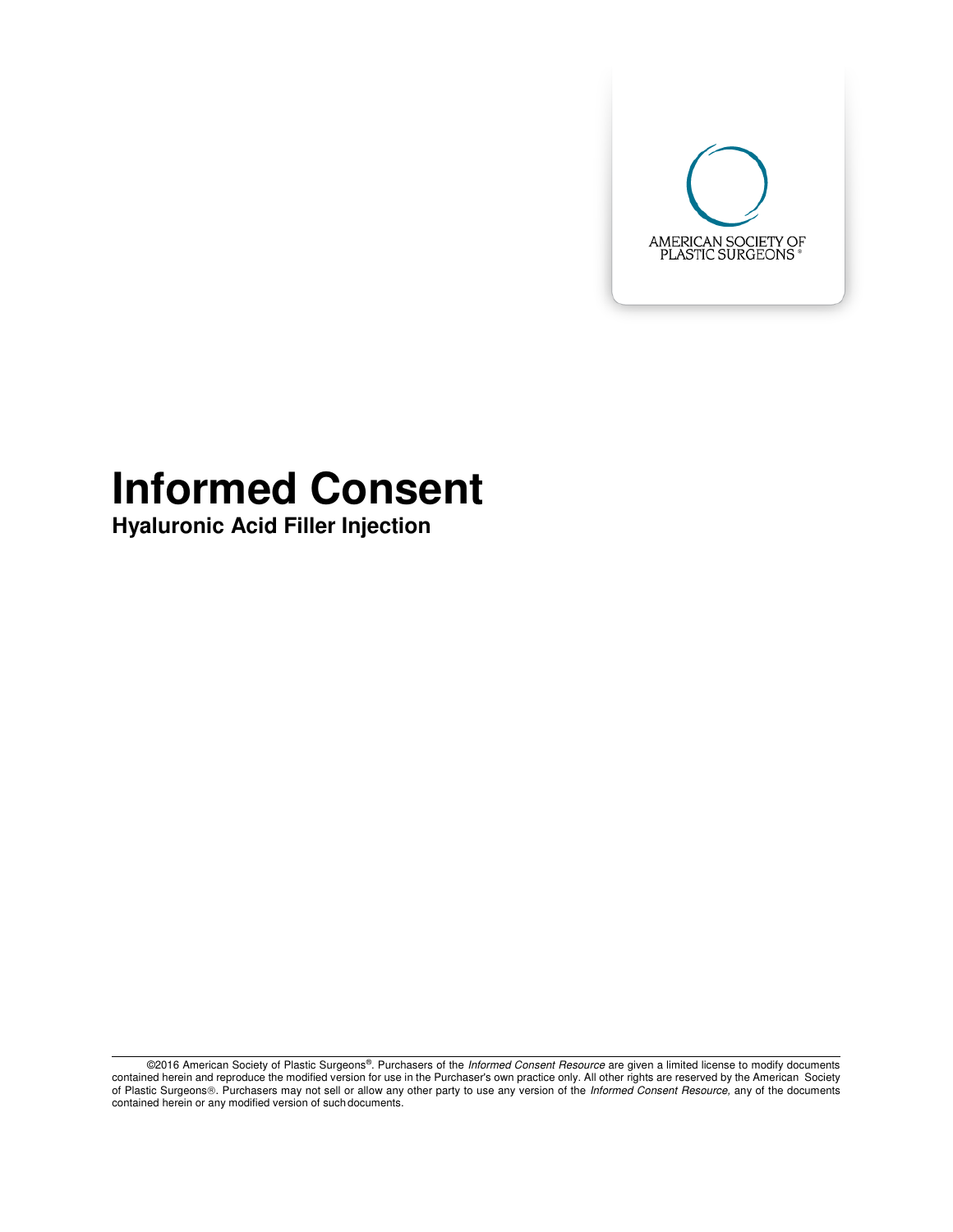#### **INSTRUCTIONS**

This is an informed-consent document which has been prepared to help inform you about hyaluronic acidbased (non-animal stabilized) tissue filler injection therapy, its risks, and alternative treatments. Hyaluronic acid is a naturally occurring sugar that is found within all mammals. It is a material that is contained in various soft tissues. Unlike other fillers, hyaluronic acid fillers may be undone by injecting an enzyme to dissolve them in the body.

This consent covers injection using:

 **Hylaform**® - Hyaluronic acid is a naturally occurring sugar that is found within all mammals. It is a material that is contained in various soft tissues. Hyaluronic acid can be synthetically produced from animal tissues, chemically stabilized, and purified for use as an injectable soft tissue filler (animal-origin, stabilized hyaluronic acid, INAMED). Hylaform has been FDA approved to treat areas of facial wrinkling and soft tissue depressions.

 **Juvederm & Voluma Products**® - Juvederm JUVÉDERM™ Ultra /Ultra Plus/Voluma injectable gel is a colorless hyaluronic acid gel that is injected into facial tissue to smooth wrinkles and folds, especially around the nose and mouth. Hyaluronic acid is a naturally occurring sugar found in the human body. The role of hyaluronic acid in the skin is to deliver nutrients, hydrate the skin by holding in water, and to act as a cushioning agent.

 **Restylane Products**® - Restylane, Restylane Silk, Restylane Lyft is a naturally occurring substance that is found within all mammals. It is a material that is contained in various soft tissues. Restylane can be synthetically produced from a process of bacterial fermentation, chemically stabilized, and purified for use as an injectable soft tissue filler (non-animal, stabilized hyaluronic acid, Medicis Aesthetics). The hyaluronic acid in Restylane is biocompatible and is a totally non-animal product; there is little risk of animal-based disease transmission or allergic reaction. Restylane has been FDA approved for the cosmetic treatment of moderate to severe facial wrinkles and soft tissue depressions.

It is important that you read this information carefully and completely. Please initial each page, indicating that you have read the page and sign the consent for this procedure as proposed by your plastic surgeon and agreed upon by you.

#### **GENERAL INFORMATION**

The injection will utilize a stabilized hyaluronic acid used to smooth moderate to severe facial wrinkles and folds around the nose and mouth or shape facial contours. Hyaluronic acid has been FDA approved for the cosmetic treatment of moderate to severe facial wrinkles and soft tissue depressions.

Filler injections are customized for every patient, depending on his or her particular needs. These can be performed in areas involving the face and eyelid region, forehead, and lips. Fillers cannot stop the process of aging. They can, however, temporarily diminish the look of wrinkles and soft tissue depressions.

Filler injections may be performed as a singular procedure, in combination with other treatments such as BOTOX®, or as an adjunct to a surgical procedure. Filler injections require regional nerve blocks or local anesthetic injections to diminish discomfort. Soft tissue fillers produce temporary swelling, redness, and needle marks, which resolve after a few days' time.

Continuing treatments are necessary in order to maintain the effect of fillers over time. Once injected, fillers will be slowly absorbed by the body. The length of effect for injections is variable.

#### **ALTERNATIVE TREATMENTS**

Alternative forms of management include not treating the skin wrinkles or soft tissue depressions by any means. Improvement of skin wrinkles and soft tissue depressions may be accomplished by other treatments: laser treatments, chemical skin-peels, dermabrasion, or other skin procedures, alternative

**Page 1 of 13 Patient Initials CONFIDENT CONTEX CONTEX CONTEX AMERICAL CONTEX CONTEX CONTEX CONTEX CONTEX CONTEX CONTEX CONTEX CONTEX CONTEX CONTEX CONTEX CONTEX CONTEX CONTEX CONTEX CONTEX CONTEX CONTEX CONTEX CONTEX**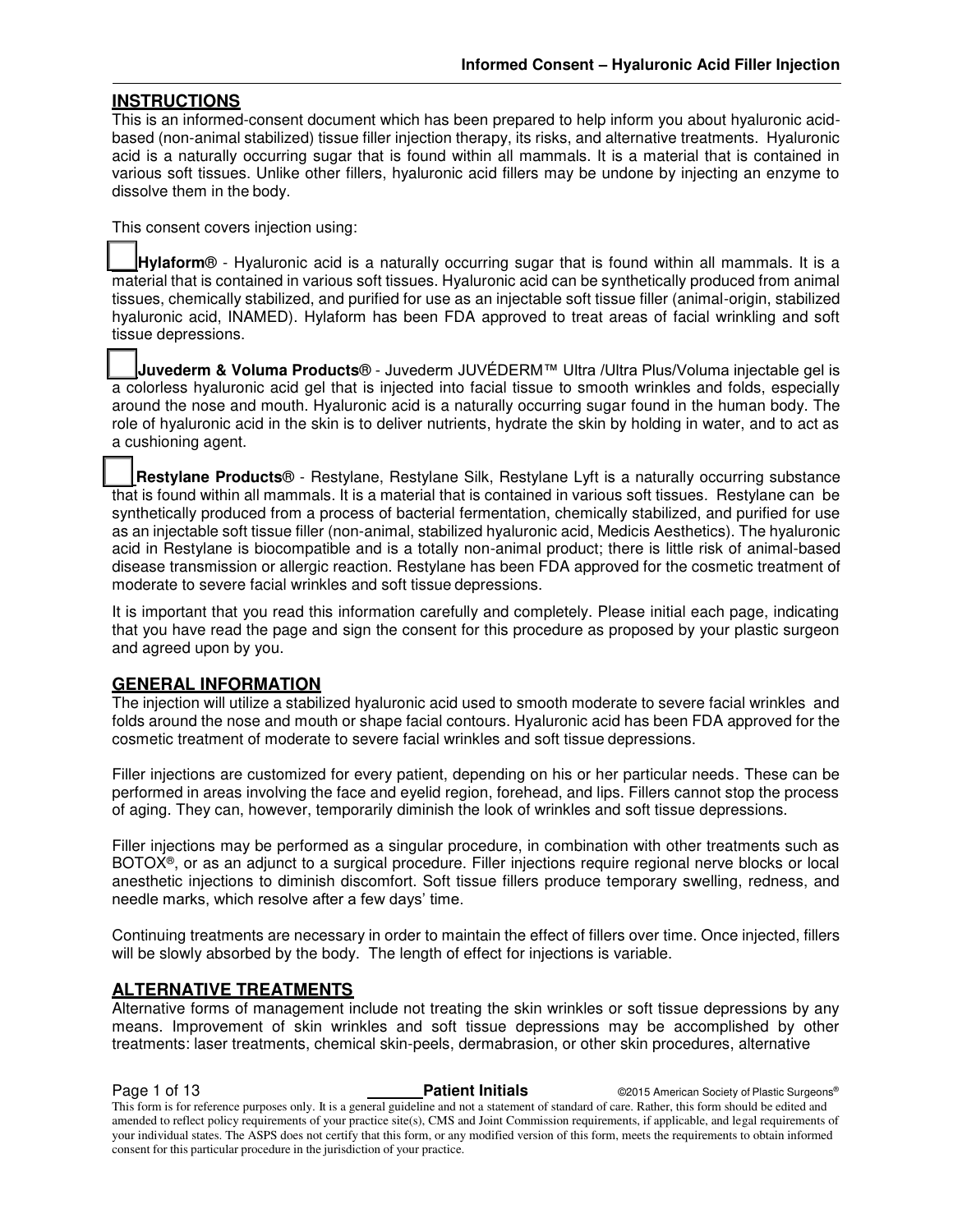types of tissue fillers, or surgery such as a blepharoplasty, face or brow lift when indicated. Risks and potential complications are associated with alternative forms of medical or surgical treatment.

### **INHERENT RISKS OF HYALURONIC ACID FILLER INJECTIONS**

Every procedure involves a certain amount of risk and it is important that you understand these risks and the possible complications associated with them. In addition, every procedure has limitations. An individual's choice to undergo this procedure is based on the comparison of the risk to potential benefit. Although the majority of patients do not experience the following, you should discuss each of them with your physician to make sure you understand the risks, potential complications, limitations, and consequences of hyaluronic acid filler injections. Additional information may be obtained from the packageinsert sheets supplied by the manufacturers.

#### **SPECIFIC RISKS OF HYALURONIC ACID FILLER INJECTIONS**

#### **Bleeding and Bruising:**

It is possible, though unusual, to have a bleeding episode from a filler injection or local anesthesia used during the procedure. Injury to the blood supply and bruising in soft tissues may occur. Should you develop post-injection bleeding, it may require emergency treatment or surgery. Aspirin, anti- inflammatory medications, platelet inhibitors, anticoagulants, Vitamin E, ginkgo biloba and other "herbs / homeopathic remedies" may contribute to a greater risk of a bleeding problem. Do not take any of these for seven days before or after filler injections.

#### **Swelling:**

Swelling (edema) is a normal occurrence following the injections. It decreases after a few days. If swelling is slow to resolve, medical treatment may be necessary.

#### **Pain:**

Discomfort associated with injections is normal and usually of short duration.

#### **Needle Marks:**

Visible needle marks from the injections occur normally and resolve in a few days.

#### **Acne-Like Skin Eruptions:**

Acneiform skin eruptions can occur following the injection of tissue fillers. This generally resolves within a few days.

#### **Skin Sensitivity:**

Skin rash, itching, tenderness and swelling may occur following injections. After treatment, you should minimize exposure of the treated area to excessive sun or UV lamp exposure and extreme cold weather until any initial swelling or redness has gone away. If you are considering laser treatment, chemical skin peeling or any other procedure based on a skin response after filler treatment, or you have recently had such treatments and the skin has not healed completely, there is a possible risk of an inflammatory reaction at the implant site. Damage to the skin or the lips may occur.

#### **Erythema (Skin Redness):**

Erythema in the skin occurs after injections. It can be present for a few days after the procedure.

### **Vision Abnormalities:**

Vision abnormalities, including blindness, may occur in rare instances.

### **Infection:**

**Page 2 of 13 Patient Initials Patient Initials CALC AMERICA CONSTRANS CALC AMERICA CONSTRANS Pastic Surgeons®**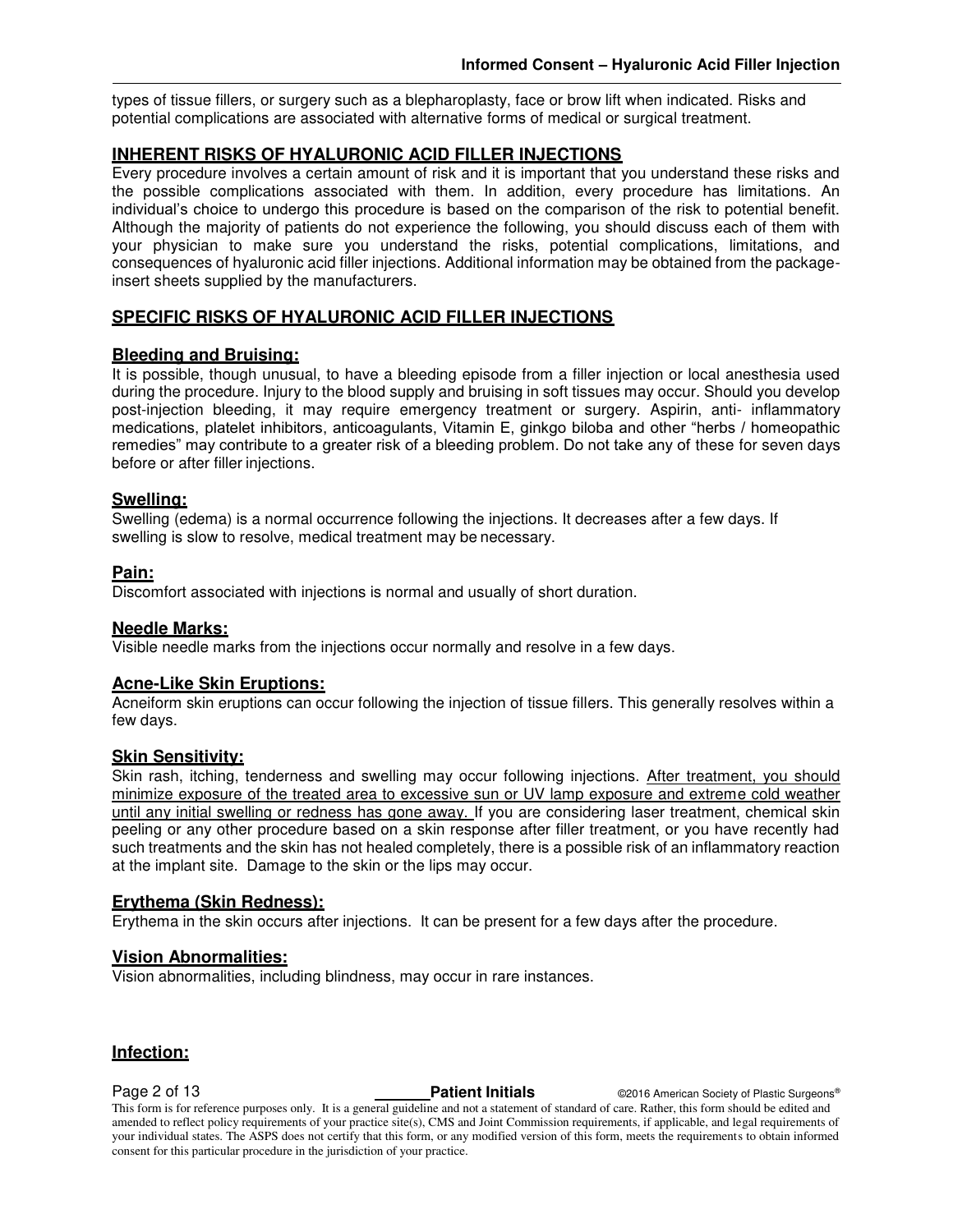Although infection following injection of tissue fillers is unusual, bacterial, fungal, and viral infections can occur. Herpes simplex virus infections around the mouth can occur following a tissue filler treatment. This applies to both individuals with a past history of herpes simplex virus infections and individuals with no known history of herpes simplex virus infections in the mouth area.

I have a history of cold sores (please notify your physician)

Specific medications must be prescribed and taken both prior to and following the treatment procedure in order to suppress an infection from this virus. Should any type of skin infection occur, additional treatment including antibiotics may be necessary.

#### **Stroke:**

In rare cases, dermal fillers can block oxygen supply to the brain, resulting in a stroke.

### **Under / Over Correction:**

The injection of soft tissue fillers to correct wrinkles and soft tissue contour deficiencies may not achieve the desired outcome. The amount of correction may be inadequate or excessive. It may not be possible to control the process of injection of tissue fillers due to factors attributable to each patient's situation. If under correction occurs, you may be advised to consider additional injections of tissue filler materials.

#### **Asymmetry:**

The human face is normally asymmetrical in its appearance and anatomy. It may not be possible to achieve or maintain exact symmetry with tissue filer injections. There can be a variation from one side to the other in terms of the response to injection. This may require additional injections.

#### **Damage to Deeper Structures:**

Deeper structures such as nerves and blood vessels may be damaged during the course of injection. Injury to deeper structures may be temporary or permanent.

#### **Skin Lumpiness:**

Lumpiness can occur following the injection of fillers. This tends to smooth out over time. In some situations, it may be possible to feel the injected tissue filler material for long periods of time.

#### **Visible Tissue Filler Material:**

It may be possible to see any type of tissue filler material that was injected in areas where the skin is thin.

#### **Granulomas:**

Painful masses in the skin and deeper tissues after a filler injection are extremely rare. These may occur weeks or months after your injection. Should these occur, additional treatments including surgery may be necessary. Fillers should not be used in areas with active inflammation or infections (e.g., cysts, pimples, rashes or hives).

#### **Migration of Filler:**

The filler substance may migrate from its original injection site and produce visible fullness in adjacent tissue or other unintended effects.

#### **Leakage or Rupture of the Filler Material:**

In rare cases. leakage or rapture of the filler material at the injection site or through the skin may occur, which may be caused by tissue reaction or infection.

#### **Skin Necrosis:**

**Page 3 of 13 Patient Initials Patient Initials CALC CONFIDENT CONFIDENT CONFIDENT Passic Surgeons®**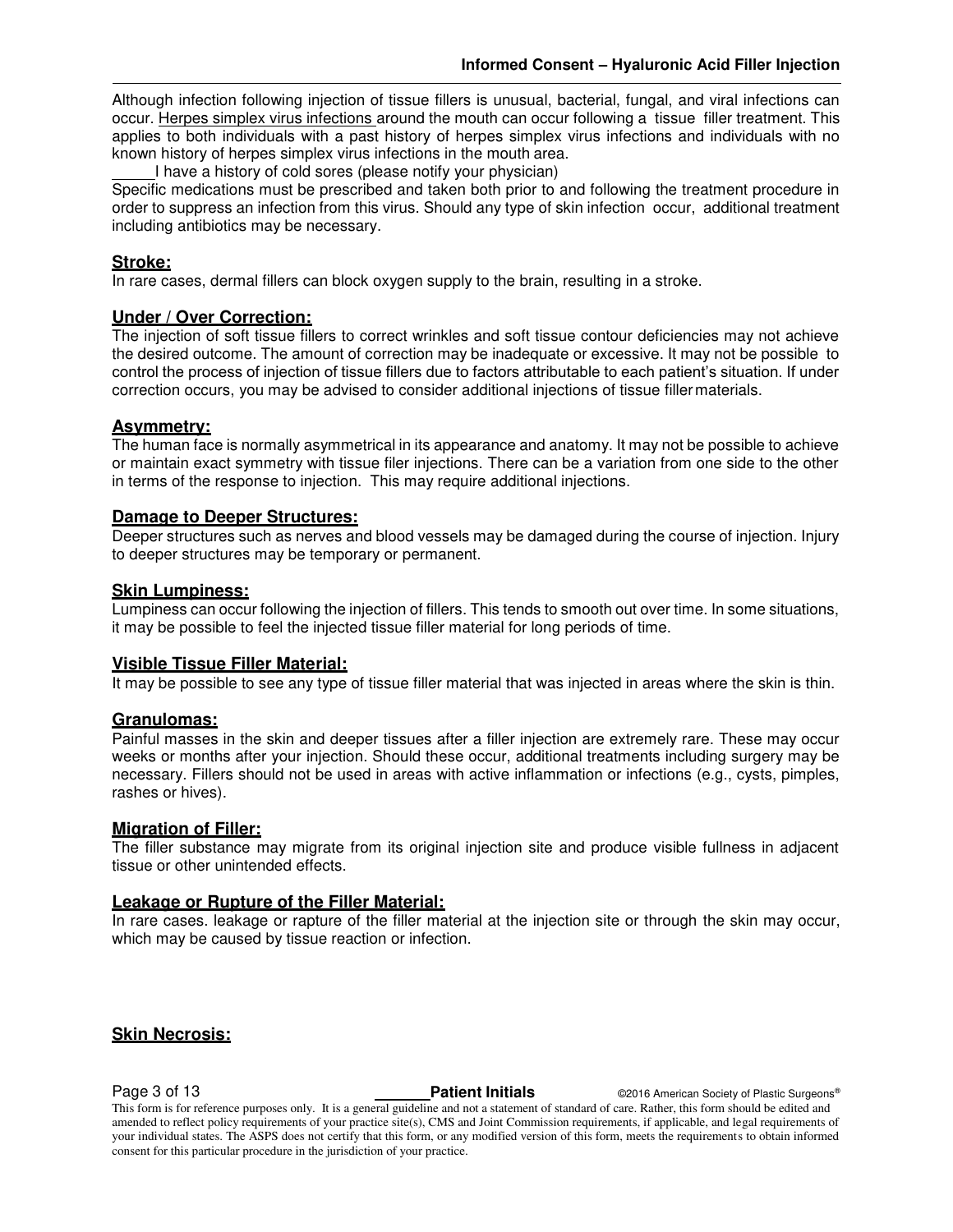It is very unusual to experience death of skin and deeper soft tissues after injections. Skin necrosis can produce unacceptable scarring. Should this complication occur, additional treatments, or surgery may be necessary.

#### **Open or Draining Wounds:**

Rarely, the filler substance may cause an infection (biofilm formation) or possible necrosis of the area from blood-vessel occlusion, resulting in decreased blood flow to the affected area which causes poor healing.

#### **Allergic Reactions and Hypersensitivity:**

As with all biologic products, allergic and systemic anaphylactic reactions may occur. Fillers should not be used in patients with a history of multiple severe allergies, severe allergies manifested by a history of anaphylaxis, or allergies to gram-positive bacterial proteins. Severe allergic reaction is rare but may occur. Allergic reactions may require additional treatment.

#### **Drug and Local Anesthetic Reactions:**

There is the possibility that a systemic reaction could occur from either the local anesthetic or epinephrine used for sensory nerve block anesthesia when tissue filler injections are performed. This would include the possibility of light-headedness, rapid heartbeat (tachycardia), and fainting. Medical treatment of these conditions may be necessary.

#### **Antibodies to Fillers:**

Presence of antibodies to hyaluronic acid tissue fillers may reduce the effectiveness of this material or produce a reaction in subsequent injections. The health significance of antibodies to hyaluronic acid tissue fillers is unknown.

#### **Accidental Intra-Arterial Injection:**

It is extremely rare that during the course of injection, fillers could be accidentally injected into arterial structures and produce a blockage of blood flow. This may produce skin necrosis in facial structures or damage blood flow to the eye, resulting in loss of vision. The risk and consequences of accidental intravascular injection of fillers is unknown and not predictable.

#### **Scarring:**

Fillers should not be used in patients with known susceptibility to keloid formation or hypertrophic scarring. The safety of patients has not been studied.

#### **Unsatisfactory Result:**

Filler injections alone may not produce an outcome that meets your expectations for improvement in wrinkles or soft tissue depressions. There is the possibility of a poor or inadequate response from filler injection(s). Additional injections may be necessary. Surgical procedures or other treatments may be recommended along with additional treatments. Unsatisfactory results may NOT improve with each additional treatment.

#### **Unknown Risks:**

The long term effect of hyaluronic acid filler beyond one year is unknown. The possibility of additional risk factors or complications attributable to the use of hyaluronic acid filler as a soft tissue filler may be discovered.

#### **Combination of Procedures:**

The safe use of tissue fillers with Botox or other dermal therapies has not been evaluated in a controlled, clinical study.

#### **Pregnancy and Nursing Mothers:**

**Page 4 of 13 Patient Initials Patient Initials C2016 American Society of Plastic Surgeons®**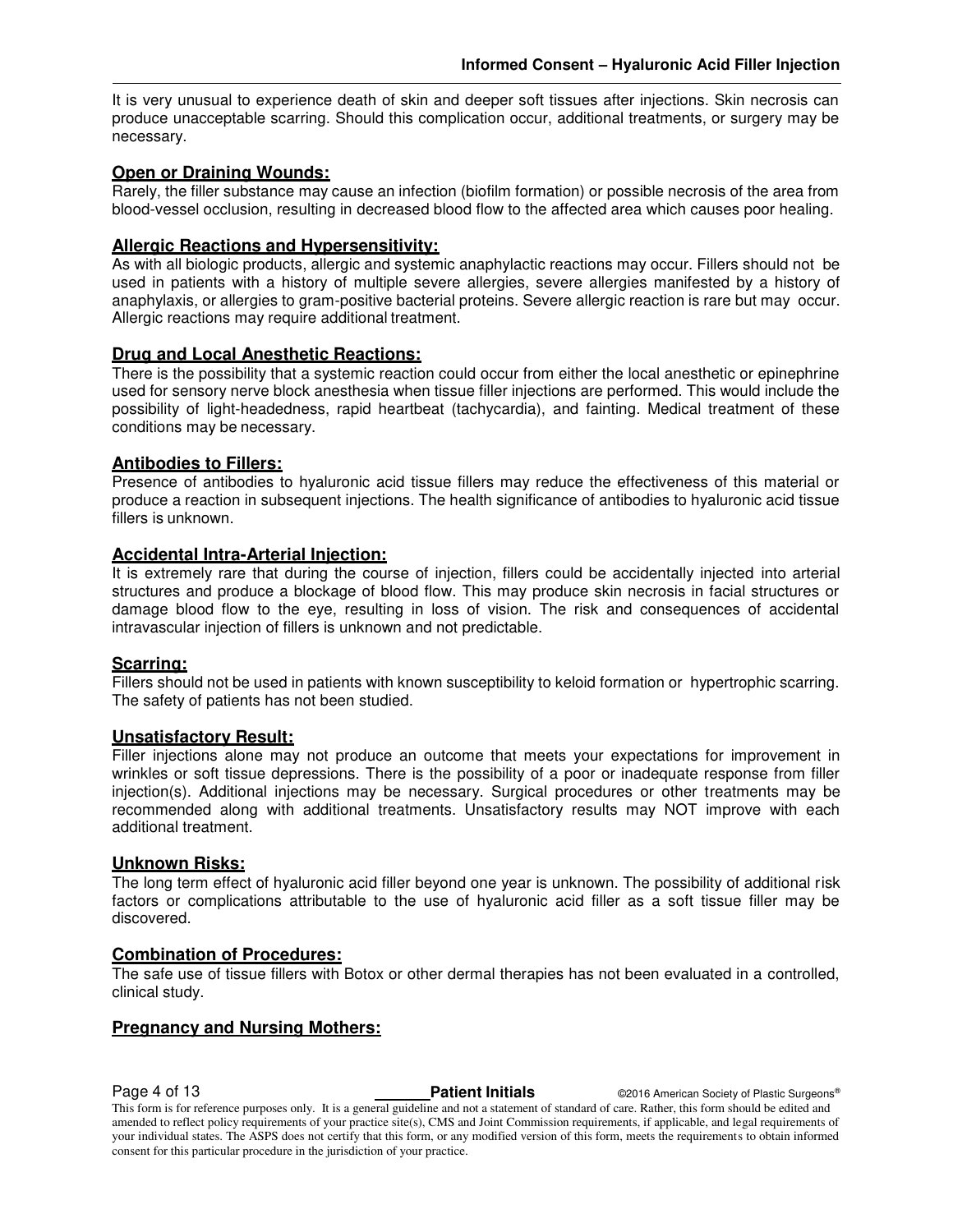Animal reproduction studies have not been performed to determine if hyaluronic acid filler could produce fetal harm. It is not known if hyaluronic acid filler or its breakdown products can be excreted in human milk. It is not recommended that pregnant women or nursing mothers receive hyaluronic acid filler treatments.

#### **Drug Interactions:**

It is not known if hyaluronic acid filler reacts with other drugs within the body.

#### **Long-Term Effects:**

Hyaluronic acid filler injections should not be considered as a permanent treatment for the correction of wrinkles and soft tissue depressions. Over time, the hyaluronic acid filler material is slowly absorbed by the body and wrinkles or soft tissue depressions will reappear. Continuing hyaluronic acid filler treatment (injections) is necessary in order to maintain the effect of hyaluronic acid filler. Subsequent alterations in face and eyelid appearance may occur as the result of aging, weight loss or gain, sun exposure, or other circumstances not related to hyaluronic acid filler injections. Future surgery or other treatments may be necessary. Hyaluronic acid filler injection does not arrest the aging process or produce permanent tightening of the skin or improvement in wrinkles.

#### **Additional Treatment Necessary:**

There are many variable conditions in addition to risks and potential complications that may influence the long-term result of filler injections. Even though risks and complications occur infrequently, the risks cited are the ones that are particularly associated with hyaluronic acid filler injections. Other complications and risks can occur but are even more uncommon. Should complications occur, additional surgery or other treatments may be necessary. The practice of medicine and surgery is not an exact science. Although good results are expected, there is no guarantee or warranty expressed or implied, on the results that may be obtained.

#### **GENERAL WARNINGS:**

Dermal Fillers should NOT be Used if Any of the Following Apply:

- Skin is infected or inflamed. Soft tissue filler injection should be delayed until the inflammatory condition has been managed.
- Skin is prone to excessive scarring (keloids) and /or thick scarring (hypertrophic scars).
- Bleeding disorder is known.
- History of severe allergies or anaphylaxis is known.
- Allergy to collagen or eggs is known.
- Allergy to animal product is known.
- Allergy to lidocaine is known.
- Allergy to bacteria is known.

Although these fillers may be removed through surgery or by injection of a medication to "dissolve" the hyaluronic acid filler, the same adverse events typically associated with surgery may occur. It may be difficult to remove the filler material.

The safe use of tissue fillers repeatedly over a long period of time has not been evaluated in a controlled, clinical study.

The safety of these products is unknown when used during pregnancy, while breast feeding, or in patients under 18 years of age.

### **GENERAL RISKS OF SURGERY**

**Page 5 of 13 Patient Initials CONFIDENT CONSUMINGLY Patient Initials C2016** American Society of Plastic Surgeons®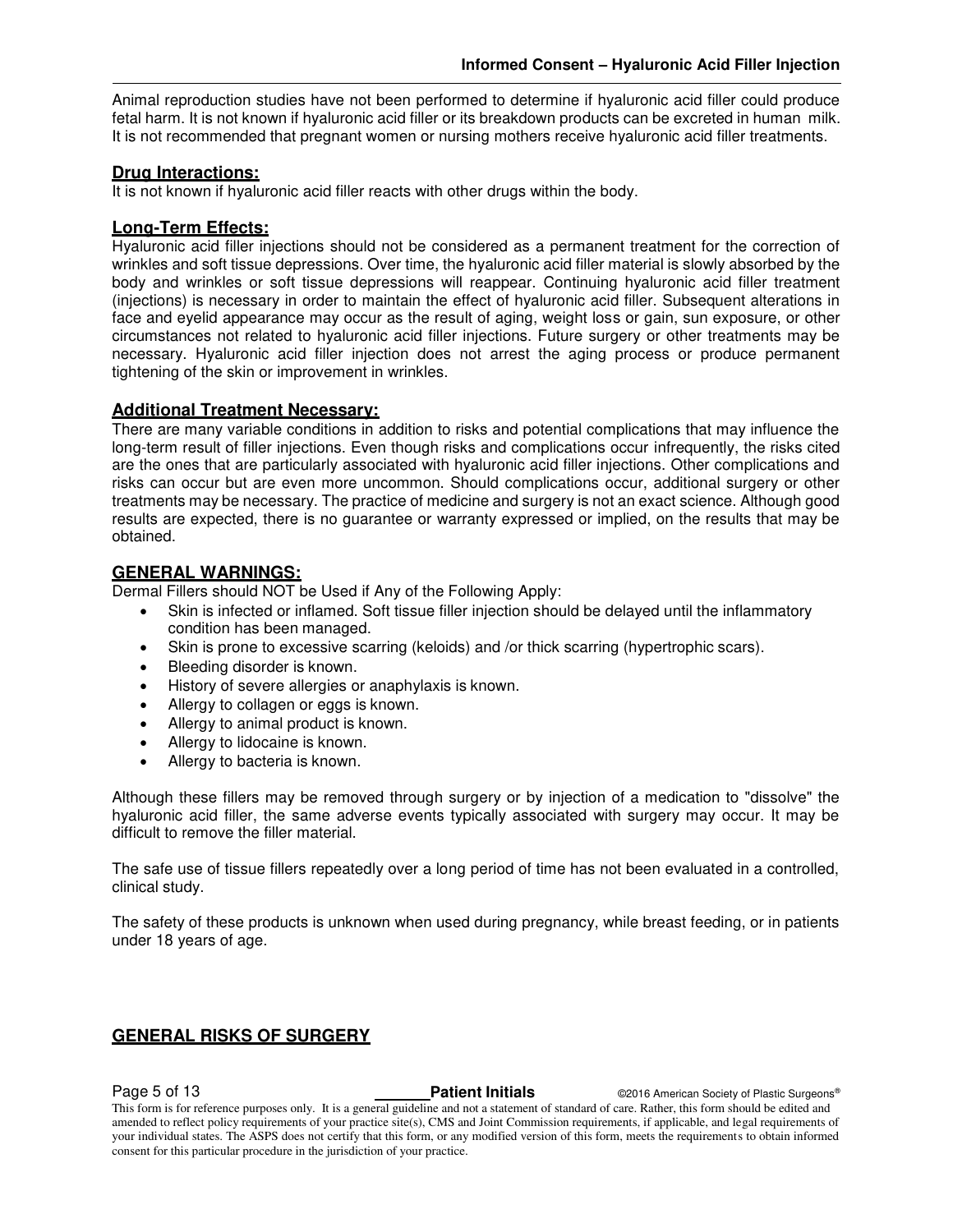#### **Healing Issues:**

Certain medical conditions, dietary supplements and medications may delay and interfere with healing. Patients with massive weight loss may have a healing delay that could result in the incisions coming apart, infection, and tissue changes resulting in the need for additional medical care, surgery, and prolonged hospitalizations. Patients with diabetes or those taking medications such as steroids on an extended basis may have prolonged healing issues. Smoking will cause a delay in the healing process, often resulting in the need for additional surgery. There are general risks associated with healing such as swelling, bleeding, possibility of additional surgery, prolonged recovery, color changes, shape changes, infection, not meeting patient goals and expectations, and added expense to the patient. There may also be a longer recovery due to the length of surgery and anesthesia. Patients with significant skin laxity (patients seeking facelifts, breast lifts, abdominoplasty, and body lifts) will continue to have the same lax skin after surgery. The quality or elasticity of skin will not change and recurrence of skin looseness will occur at some time in the future, quicker for some than others. There are nerve endings that may become involved with healing scars from surgery such as suction-assisted lipectomy, abdominoplasty, facelifts, body lifts, and extremity surgery. While there may not be a major nerve injury, the small nerve endings during the healing period may become too active producing a painful or oversensitive area due to the small sensory nerve involved with scar tissue. Often, massage and early non-surgical intervention resolves this. It is important to discuss post-surgical pain with your surgeon.

#### **Bleeding:**

It is possible, though unusual, to experience a bleeding episode during or after surgery. Should postoperative bleeding occur, it may require emergency treatment to drain accumulated blood or you may require a blood transfusion, though such occurrences are rare. The collection of blood that can occur under your skin following surgery is referred to as a hematoma. Increased activity too soon after surgery can lead to increased chance of bleeding and additional surgery. It is important to follow postoperative instructions and limit exercise and strenuous activity for the instructed time. Non-prescription "herbs" and dietary supplements can increase the risk of surgical bleeding. Hematoma can occur at any time, usually in the first three weeks following injury to the operative area. If blood transfusions are necessary to treat blood loss, there is the risk of blood-related infections such as hepatitis and HIV (AIDS). Your surgeon may provide medications after your surgery to prevent blood clots. Medications that are used to prevent blood clots in veins can produce bleeding and decreased blood platelets.

#### **Infection:**

Infection, although uncommon, can occur after surgery. Should an infection occur, additional treatment including antibiotics, hospitalization, or additional surgery may be necessary. It is important to tell your surgeon of any other infections, such as a history of MRSA infections, an open wound, recent upper respiratory infection/ pneumonia, ingrown toenail, insect bite, tooth abscess, or urinary tract infection. Infections in other parts of the body, may lead to an infection in the operated area. Post-operative infections often result in more extensive scarring and predispose to revision surgery.

#### **Scarring:**

All surgery leaves scars, some more visible than others. Although good wound healing after a surgical procedure is expected, abnormal scars may occur within the skin and deeper tissues. Scars may be unattractive and of a different color than the surrounding skin tone. Scar appearance may also vary within the same scar. Scars may be asymmetrical (appear different on the right and left side of the body). There is the possibility of visible marks in the skin from sutures. In some cases, scars may require surgical revision or treatment.

#### **Firmness:**

Excessive firmness can occur after surgery due to internal scarring. The occurrence of this is not

**Page 6 of 13 Patient Initials Patient Initials CALC AMERICA CONSTRANS CONSTRANS CONSTRANS POINT PRESENT OF PLASTIC SURGEONS®** This form is for reference purposes only. It is a general guideline and not a statement of standard of care. Rather, this form should be edited and amended to reflect policy requirements of your practice site(s), CMS and Joint Commission requirements, if applicable, and legal requirements of your individual states. The ASPS does not certify that this form, or any modified version of this form, meets the requirements to obtain informed consent for this particular procedure in the jurisdiction of your practice.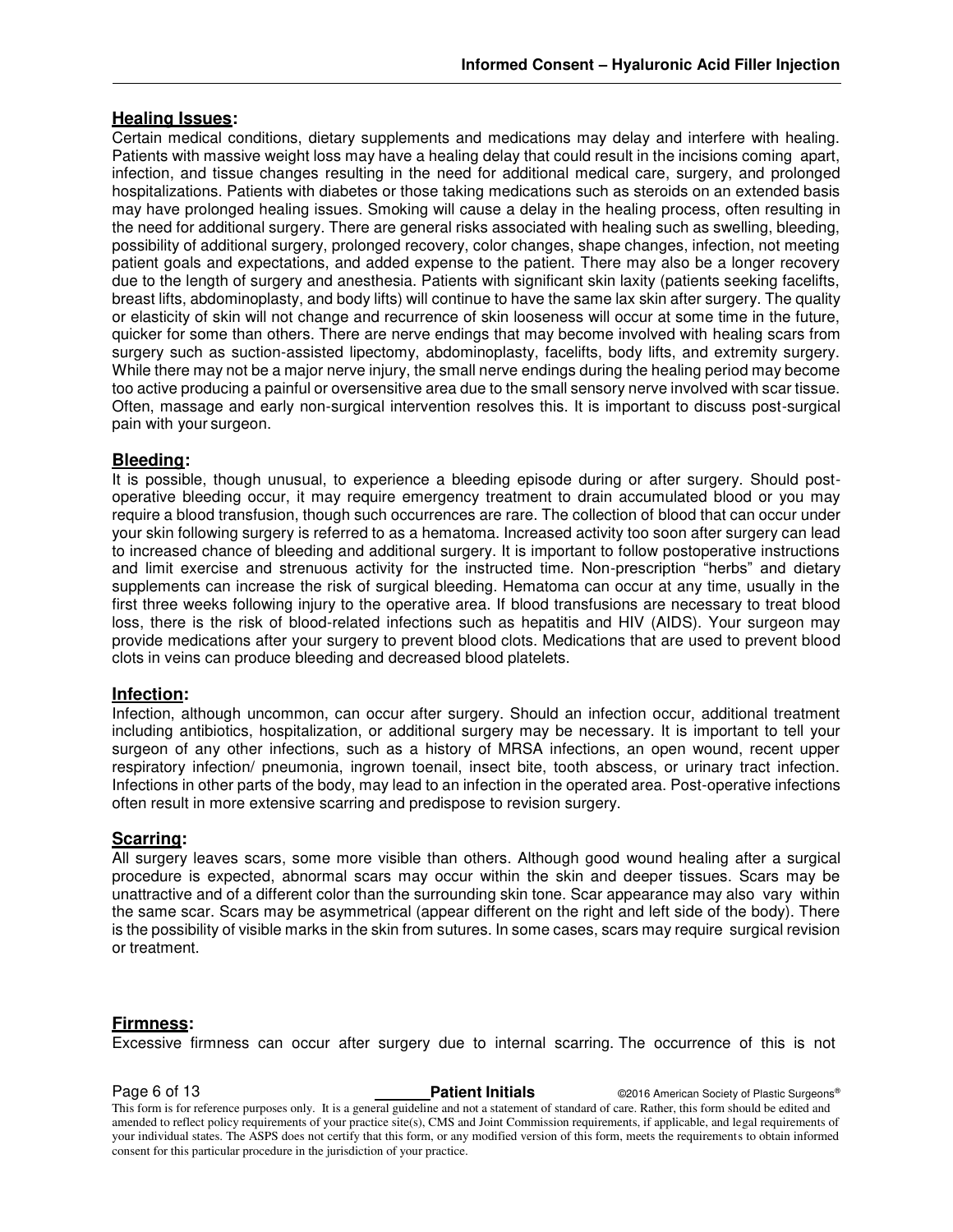predictable. Additional treatment including surgery may be necessary.

#### **Skin Sensitivity:**

Itching, tenderness, or exaggerated responses to hot or cold temperatures may occur after surgery. Usually this resolves during healing, but in rare situations it may be chronic.

#### **Major Wound Separation:**

Wounds may separate after surgery. Should this occur, additional treatment including surgery may be necessary.

### **Sutures:**

Most surgical techniques use deep sutures. You may notice these sutures after your surgery. Sutures may spontaneously poke through the skin, become visible or produce irritation that requires suture removal.

#### **Damage to Deeper Structures:**

There is the potential for injury to deeper structures including nerves, blood vessels, lymphatics, muscles, and lungs (pneumothorax) during any surgical procedure. The potential for this to occur varies according to the type of procedure being performed. Injury to deeper structures may be temporary or permanent.

#### **Fat Necrosis:**

Fatty tissue found deep in the skin might die. This may produce areas of firmness within the skin. Additional surgery to remove areas of fat necrosis may be necessary. There is the possibility of contour irregularities in the skin that may result from fat necrosis.

#### **Surgical Anesthesia:**

Both local and general anesthesia involves risk. There is the possibility of complications, injury, and even death from all forms of surgical anesthesia or sedation.

#### **Shock:**

In rare circumstances, your surgical procedure can cause severe trauma, particularly when multiple or extensive procedures are performed. Although serious complications are infrequent, infections or excessive fluid loss can lead to severe illness and even death. If surgical shock occurs, hospitalization and additional treatment would be necessary.

#### **Pain:**

You will experience pain after your surgery. Pain of varying intensity and duration may occur and persist after surgery. If you are a chronic pain patient followed by a Pain Therapy Practitioner, you may be asked to see this practitioner pre operatively to assist you in the management of your pain disorder in the postoperative period. Chronic pain may occur very infrequently from nerves becoming trapped in scar tissue or due to tissue stretching.

There are nerve endings that may become involved with healing scars from surgery. While there may not be a major nerve injury, the small nerve endings during the healing period may become too active producing a painful or oversensitive area due to the small sensory nerve involved with scar tissue. Often, massage and early non-surgical intervention resolves this. It is important to discuss post-surgical pain with your surgeon.

#### **Cardiac and Pulmonary Complications:**

Pulmonary complications may occur secondarily to blood clots (pulmonary emboli), fat deposits (fat emboli), pneumonia, or partial collapse of the lungs after general anesthesia. Pulmonary emboli can be lifethreatening or fatal in some circumstances. Inactivity and other conditions may increase the incidence of blood clots traveling to the lungs causing a major blood clot that may result in death. It is

**Page 7 of 13 Patient Initials Patient Initials CALC AMERICA CONSTRANS CALC AMERICA CONSTRANS Pastic Surgeons®** 

This form is for reference purposes only. It is a general guideline and not a statement of standard of care. Rather, this form should be edited and amended to reflect policy requirements of your practice site(s), CMS and Joint Commission requirements, if applicable, and legal requirements of your individual states. The ASPS does not certify that this form, or any modified version of this form, meets the requirements to obtain informed consent for this particular procedure in the jurisdiction of your practice.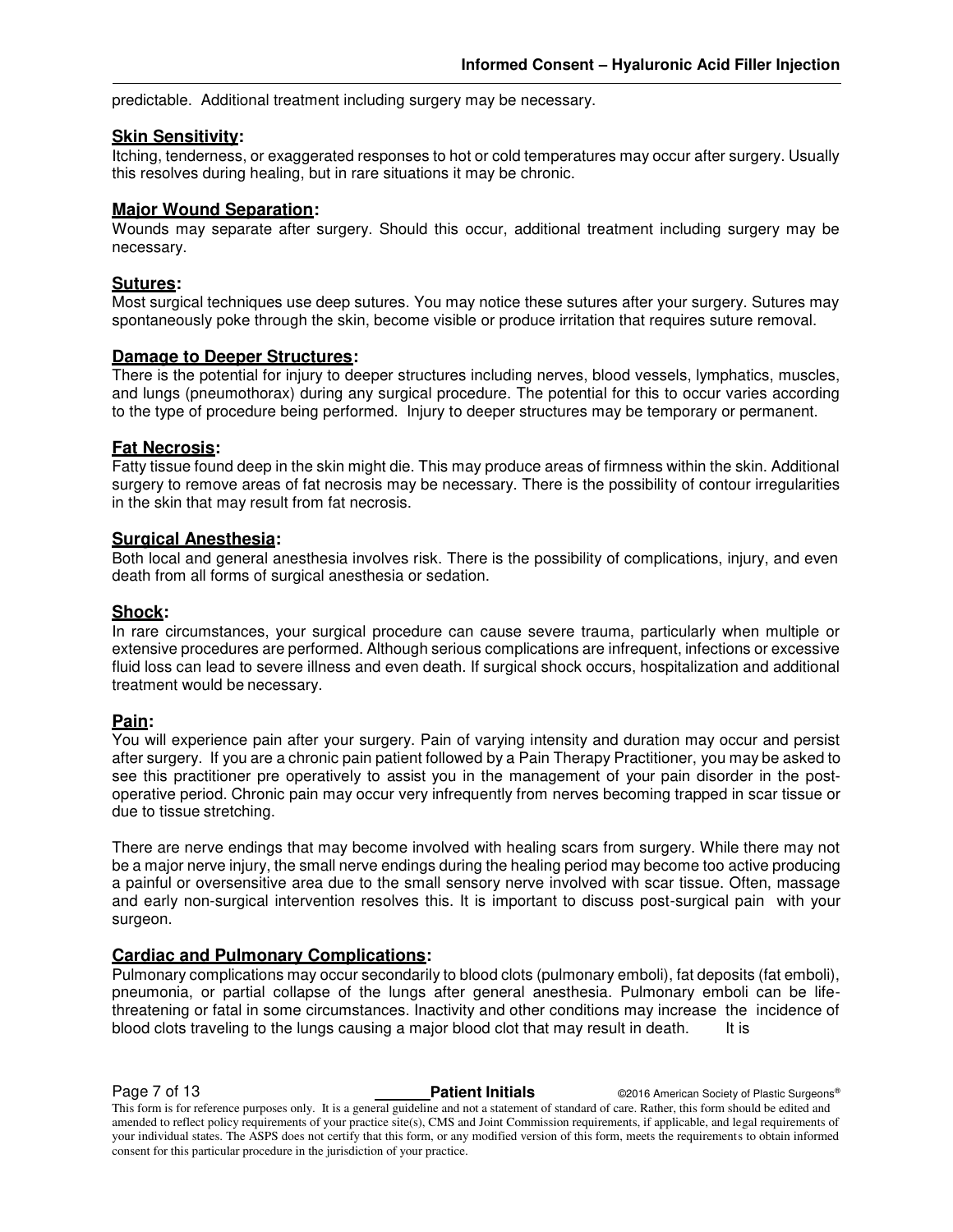important to discuss with your physician any past history of swelling in your legs or blood clots that may contribute to this condition. Cardiac complications are a risk with any surgery and anesthesia, even in patients without symptoms. If you experience shortness of breath, chest pains, or unusual heart beats, seek medical attention immediately. Should any of these complications occur, you may require hospitalization and additional treatment.

### **Venous Thrombosis (Clot) and Sequelae:**

Thrombosed veins, which resemble cords, occasionally develop in the area of the breast or around IV sites, and usually resolve without medical or surgical treatment. It is important to discuss with your surgeon any birth control pills you are taking. Certain high estrogen pills may increase your risk of thrombosed veins, personal history of bleeding and clotting problems may also increase your risk of thrombosed veins.

### **Allergic Reactions:**

In rare cases, local allergies to tape, suture material and glues, blood products, topical preparations or injected agents have been reported. Serious systemic reactions including shock (anaphylaxis) may occur in response to drugs used during surgery and prescription medicines. Allergic reactions may require additional treatment. It is important to notify your physician of any previous allergic reactions.

#### **Drug Reactions:**

Unexpected drug allergies, lack of proper response to medication, or illness caused by the prescribed drug are possibilities. It is important for you to inform your physician of any problems you have had with any medication or allergies to medication, prescribed or over the counter, as well as medications you now regularly take. Provide your surgeon with a list of medications and supplements you are currently taking.

#### **Surgical Wetting Solutions:**

There is the possibility that large volumes of fluid containing dilute local anesthetic drugs and epinephrine that is injected into fatty deposits during surgery may contribute to fluid overload or systemic reaction to these medications. Additional treatment including hospitalization may be necessary.

### **Fat/Air Embolism:**

In rare cases, fat particles or air can enter the vascular system and can travel to the heart, lungs or brain. This can result in significant complications including death.

#### **Persistent Swelling (Lymphedema):**

Persistent swelling can occur following surgery.

#### **Unsatisfactory Result:**

Although good results are expected, there is no guarantee or warranty expressed or implied, on the results that may be obtained. The body is not symmetric and almost everyone has some degree of unevenness which may not be recognized in advance. One side of the face may be slightly larger, one side of the face droopier. The breast and trunk area exhibits the same possibilities. Many of such issues cannot be fully corrected with surgery. The more realistic your expectations as to results, the better your results will appear to you. Some patients never achieve their desired goals or results, at no fault of the surgeon or surgery. You may be disappointed with the results of surgery. Asymmetry, unanticipated shape and size, loss of function, wound disruption, poor healing, and loss of sensation may occur after surgery. Size may be incorrect. Unsatisfactory surgical scar location or appearance may occur. It may be necessary to perform additional surgery to improve your results. Unsatisfactory results may NOT improve with each additional treatment.

#### **ADDITIONAL ADVISORIES**

### **Medications and Herbal Dietary Supplements:**

There are potential adverse reactions that occur as the result of taking over-the-counter, herbal, and/or

**Page 8 of 13 Patient Initials Patient Initials CALC AMERICA CONSTRANS CALC AMERICA CONSTRANS Pastic Surgeons®**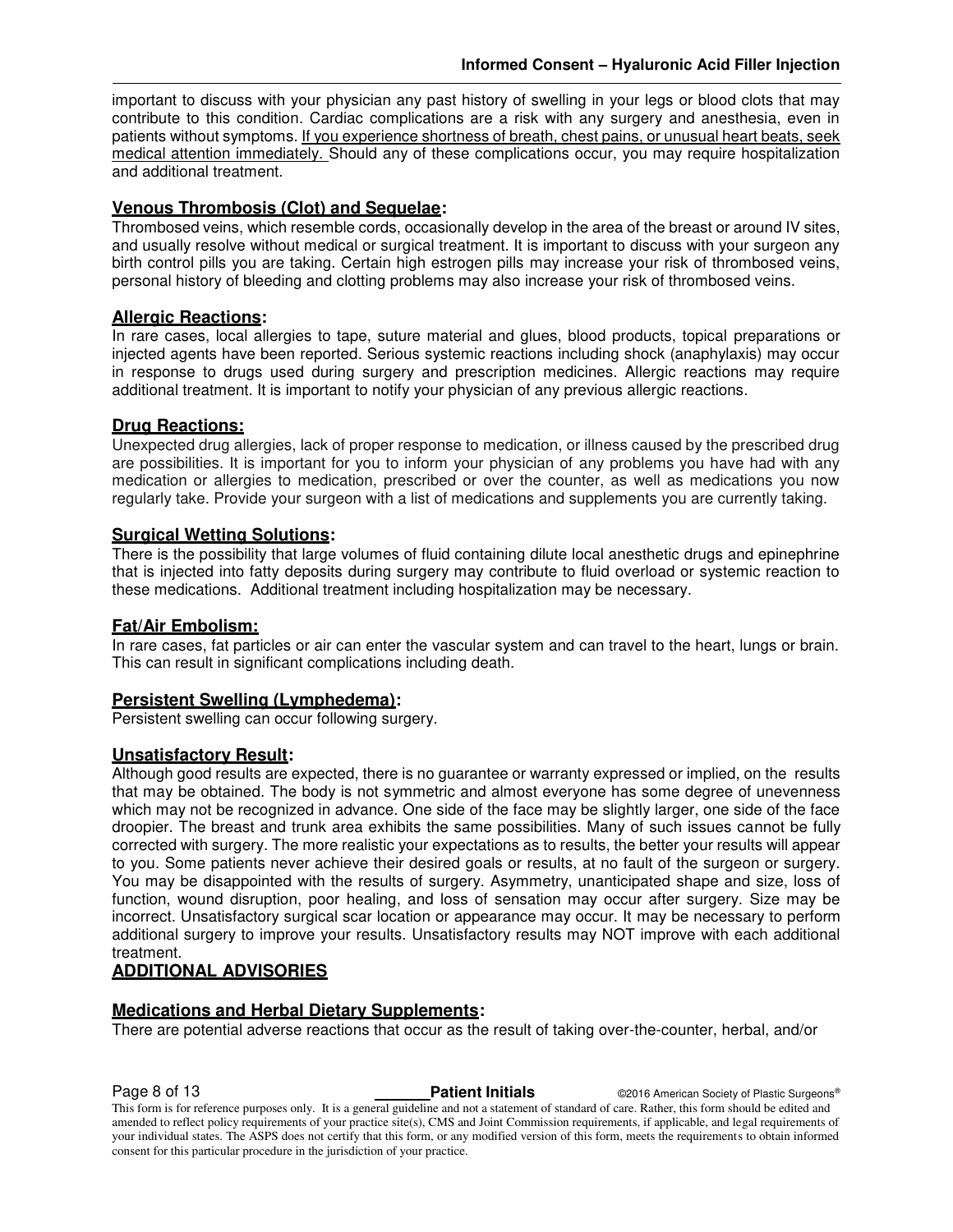prescription medications. Aspirin and medications that contain aspirin interfere with forming blood clots, and therefore may contribute to more bleeding issues. If you have a medical condition (such as heart arrhythmia, heart stent, blood vessels with blockages, or blood clots) and are taking medications to thin your blood and prevent clotting such as Plavix, Warfarin, Coumadin, Xarelto, Effient or Pradaxa, discuss management of these medications around the time of surgery with your plastic surgeon. Your plastic surgeon may sometimes coordinate a plan for these medications with the doctor that prescribed them for your medical condition. If you have been prescribed drugs for a medical condition, do not stop them without discussing it first with your plastic surgeon. Stopping these medications abruptly may result in a heart attack, stroke, or death. Be sure to check with your physician about any drug interactions that may exist with medications which you are already taking. If you have an adverse reaction, stop the drugs immediately and call your plastic surgeon for further instructions. If the reaction is severe, go immediately to the nearest emergency room.

When taking the prescribed pain medications after surgery, realize that they can affect your thought process and coordination. Do not drive, do not operate complex equipment, do not make any important decisions and do not drink any alcohol while taking these medications. Be sure to take your prescribed medication only as directed.

#### **Sun Exposure – Direct or Tanning Salon:**

The effects of the sun are damaging to the skin. Exposing the treated areas to sun may result in increased scarring, color changes, and poor healing. Patients who tan, either outdoors or in a salon, should inform their surgeon and either delay treatment, or avoid tanning until the surgeon says it is safe to resume. The damaging effect of sun exposure occurs even with the use sun block or clothing coverage.

#### **Travel Plans:**

Any surgery holds the risk of complications that may delay healing and your return to normal life. Please let the surgeon know of any travel plans, important commitments already scheduled or planned, or time demands that are important to you, so that appropriate timing of surgery can occur. There are no guarantees that you will be able to resume all activities in the desired time frame. Allow at least 10-14 days to travel via airplane.

#### **Long-Term Results:**

Subsequent alterations in the appearance of your body may occur as the result of aging, sun exposure, weight loss, weight gain, pregnancy, menopause or other circumstances not related to your surgery.

#### **Interference with Sentinel Lymph Node Mapping Procedures:**

Breast surgery procedures that involve cutting through breast tissue, similar to a breast biopsy, can potentially interfere with diagnostic procedures to determine lymph node drainage of breast tissue to stage breast cancer.

#### **Body-Piercing:**

Individuals who currently wear body-piercing jewelry in the surgical region are advised that an infection could develop from this activity. Body-piercing jewelry should be removed prior to your surgical procedure.

#### **Nails:**

To determine your vitals status during surgery your anesthesia provider may require access to your finger nails for monitoring. Make sure to have at least two finger nails free of nail polish or acrylic nails on the date of your surgery.

#### **Jewelry:**

**Page 9 of 13 Patient Initials Patient Initials CALC American Society of Plastic Surgeons®** 

This form is for reference purposes only. It is a general guideline and not a statement of standard of care. Rather, this form should be edited and amended to reflect policy requirements of your practice site(s), CMS and Joint Commission requirements, if applicable, and legal requirements of your individual states. The ASPS does not certify that this form, or any modified version of this form, meets the requirements to obtain informed consent for this particular procedure in the jurisdiction of your practice.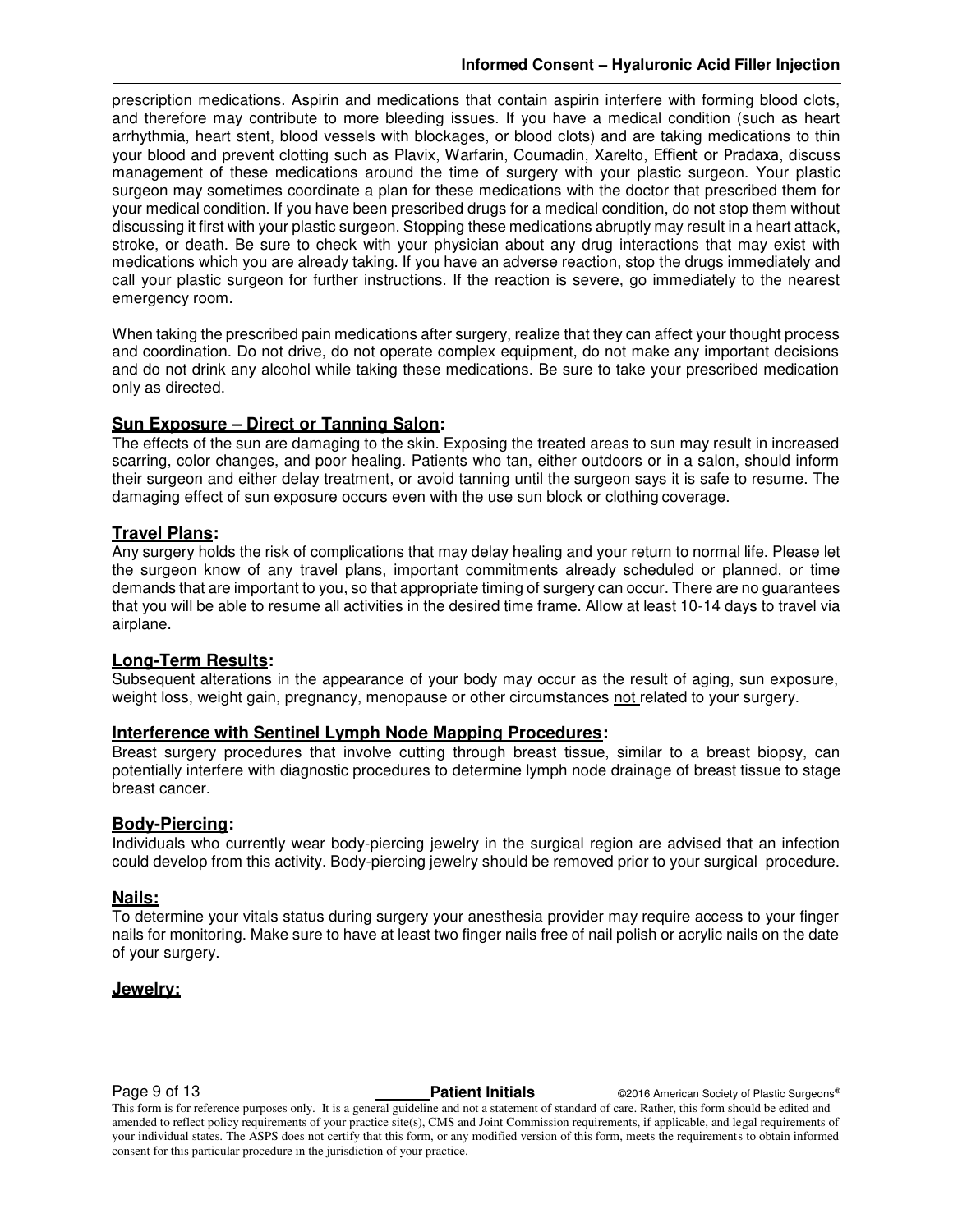Jewelry should not be brought with you at the time of your surgical procedure. Items such as earrings, wedding rings, necklaces, etc. should be removed and placed in a safe place. Do not bring your jewelry with you for your surgery.

#### **Future Pregnancy and Breast Feeding:**

This procedure is not known to interfere with pregnancy. If you are planning a pregnancy, your breast skin may stretch and offset the results of surgery. You may have more difficulty breast feeding after this operation.

#### **Female Patient Information:**

It is important to inform your plastic surgeon if you use birth control pills, estrogen replacement, or if you suspect you may be pregnant. Many medications including antibiotics may neutralize the preventive effect of birth control pills, allowing for conception and pregnancy.

#### **Intimate Relations After Surgery:**

Surgery involves coagulating of blood vessels and increased activity of any kind may open these vessels leading to a bleed, or hematoma. Activity that increases your pulse or heart rate may cause additional bruising, swelling, and the need for return to surgery to control bleeding. It is wise to refrain from intimate physical activities until your physician states it is safe.

#### **Mental Health Disorders and Elective Surgery:**

It is important that all patients seeking to undergo elective surgery have realistic expectations that focus on improvement rather than perfection. Complications or less than satisfactory results are sometimes unavoidable, may require additional surgery and often are stressful. Please openly discuss with your surgeon, prior to surgery, any history that you may have of significant emotional depression or mental health disorders. Although many individuals may benefit psychologically from the results of elective surgery, effects on mental health cannot be accurately predicted.

#### **REVISION POLICY**

Revisional surgery is a common part of elective surgery. Your procedure will not stop you from aging, sagging, scarring, or experiencing ongoing skin changes that are more genetically controlled. If revisional surgery is either desired or advisable, there may be a physician's fee. Additionally, there may be fees associated with the hospital, facility, anesthesia, pathology, lab, and any supplies such as implants, etc.

### **ADDITIONAL SURGERY NECESSARY (Re-Operations)**

There are many variable conditions that may influence the long-term result of surgery. It is unknown how your tissue may respond or how wound healing will occur after surgery. Secondary surgery may be necessary to perform additional tightening or repositioning of body structures. Should complications occur, additional surgery or other treatments may be necessary. Even though risks and complications occur infrequently, the risks cited are associated with this surgery. Other complications and risks can occur but are less common. The practice of medicine and surgery is not an exact science. Although good results are expected, there is no guarantee or warranty expressed or implied, on the results that may be obtained. In some situations, it may not be possible to achieve optimal results with a single surgical procedure. You and your surgeon will discuss the options available should additional surgery be advised. There may be additional costs and expenses for such additional procedures, including surgical fees, facility and anesthesia fees, pathology and lab testing.

#### **PATIENT COMPLIANCE**

Follow all physician instructions carefully; this is essential for the success of your outcome. It is important that the surgical incisions are not subjected to excessive force, swelling, abrasion, or motion during the time of healing. Personal and vocational activity needs to be restricted. Protective dressings and drains should not be removed unless instructed by your plastic surgeon. Successful post-operative function depends on both surgery and subsequent care. Physical activity that increases your pulse or heart rate

**Page 10 of 13 Patient Initials Patient Initials C2016 American Society of Plastic Surgeons®** 

This form is for reference purposes only. It is a general guideline and not a statement of standard of care. Rather, this form should be edited and amended to reflect policy requirements of your practice site(s), CMS and Joint Commission requirements, if applicable, and legal requirements of your individual states. The ASPS does not certify that this form, or any modified version of this form, meets the requirements to obtain informed consent for this particular procedure in the jurisdiction of your practice.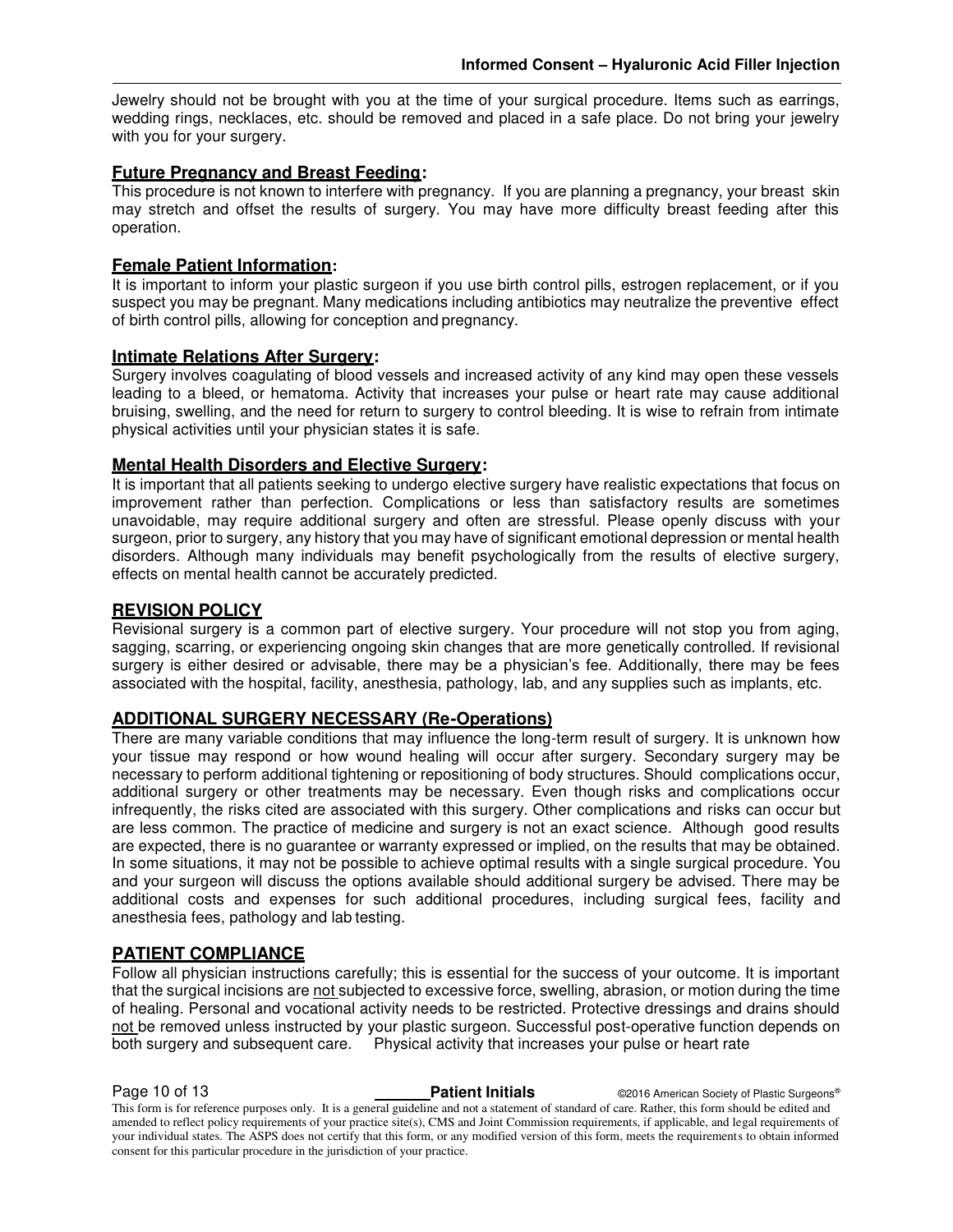may cause bruising, swelling, fluid accumulation and the need for return to surgery. It is important that you participate in follow-up care, return for aftercare, and promote your recovery after surgery.

### **ATTESTATIONS**

#### **Smoking, Second-Hand Smoke Exposure, Nicotine Products (Patch, Gum, Nasal Spray):**

Patients who are currently smoking or use tobacco or nicotine products (patch, gum, or nasal spray) are at a greater risk for significant surgical complications of skin loss and delayed healing and additional scarring. Individuals exposed to second-hand smoke are also at potential risk for similar complications attributable to nicotine exposure. Additionally, smoking may have a significant negative effect on anesthesia and recovery from anesthesia, with coughing and possibly increased bleeding. Individuals who are not exposed to tobacco smoke or nicotine-containing products have a significantly lower risk of these type of complications. Please indicate your current status regarding these items below**:** 

I am a non-smoker and do not use nicotine products. I understand the potential risk of second- hand smoke exposure causing surgical complications.

\_\_\_\_\_I am a smoker or use tobacco / nicotine products. I understand the risk of surgical complications due to smoking or use of nicotine products.

I have smoked and stopped approximately ago. I understand I may still have the \_\_\_\_\_effects and therefore risks from smoking in my system, if not enough time has lapsed.

I have been advised to stop smoking immediately and have been informed of the risks, benefits, expectations and alternatives to my surgery if I continue smoking.

It is important to refrain from smoking at least 6 weeks before surgery and until your physician states it is safe to return, if desired. I acknowledge that I will inform my physician if I continue to smoke within this time frame, and understand that for my safety, the surgery, if possible, may be delayed.

Smoking may have such a negative effect on your surgery that a urine or blood test just before surgery may be done which will prove the presence of Nicotine. If positive, your surgery may be cancelled and your surgery, scheduling fee, and other prepaid amounts may be forfeited. Honestly disclose smoking to your surgeon.

#### **COMMUNICATION ACKNOWLEDGEMENT – CONSENT**

There are many ways to communicate with you. It is important to keep appointments and let us know if problems or issues arise. Methods of communicating are by telephone, text, pager, answering service if available, email, and regular mail. If an emergency arises, keep us alerted to your progress so we may aid in any necessary treatments. Please do not leave a message after hours or on weekends on the office answering machine if any urgent or emergent situation exists, as there is a delay in retrieving such messages. All attempts will be made to preserve your privacy in accordance with HIPAA rules.

Please select preferred way of communicating with you:

**Telephone** 

| . .  | $\begin{array}{ c c c }\n\hline\n\end{array}$ Home |
|------|----------------------------------------------------|
|      | Work                                               |
|      | <b>Cell Cell</b>                                   |
| Text |                                                    |

**Page 11 of 13 Patient Initials Patient Initials C2016 American Society of Plastic Surgeons®**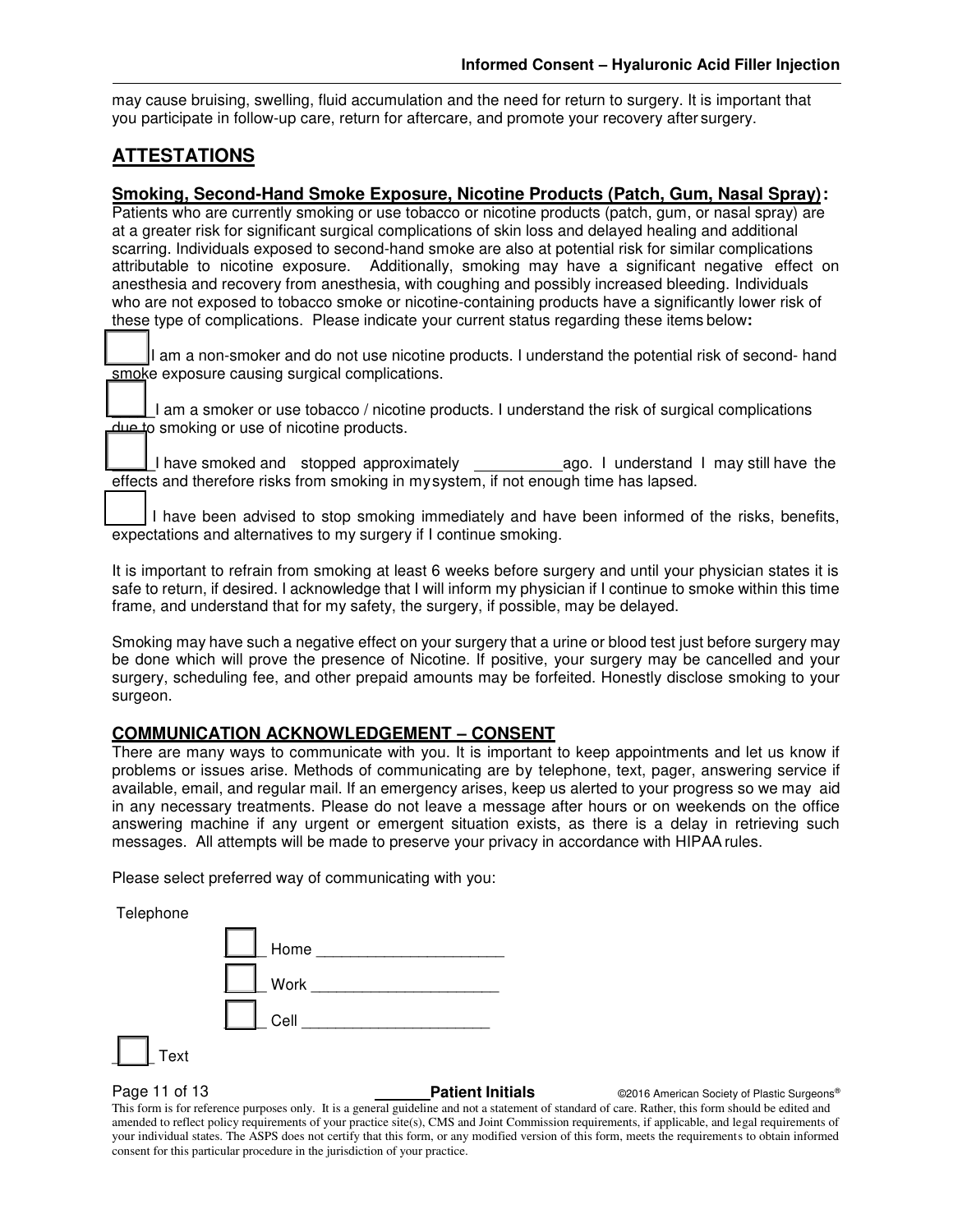| Pager - Answering Service if available       | Informed Consent - Hyaluronic Acid Filler Injection |
|----------------------------------------------|-----------------------------------------------------|
| $\Box$ Email – with up to date email address |                                                     |
| Regular Mail and Delivery                    |                                                     |

### **DISCLAIMER**

Informed-consent documents are used to communicate information about the proposed surgical treatment of a disease or condition along with disclosure of risks and alternative forms of treatment(s), including a decision not to proceed with surgery. This document is based on a thorough evaluation of scientific literature and relevant clinical practices to describe a range of generally acceptable risks and alternative forms of management of a particular disease or condition. The informed-consent process attempts to define principles of risk disclosure that should generally meet the needs of most patients in most circumstances.

However, informed-consent documents should not be considered all-inclusive in defining other methods of care and risks encountered. Your plastic surgeon may provide you with additional or different information which is based on all the facts in your particular case and the current state of medical knowledge.

Informed-consent documents are not intended to define or serve as the standard of medical care. Standards of medical care are determined on the basis of all of the facts involved in an individual case and are subject to change as scientific knowledge and technology advance and as practice patterns evolve.

**It is important that you read the above information carefully and have all of your questions answered before signing the consent on the next page.**

**Page 12 of 13 Patient Initials Patient Initials CALC CONFIDENT CONSTRUSTIES Patient Initials CONFIDENT CONFIDENT**